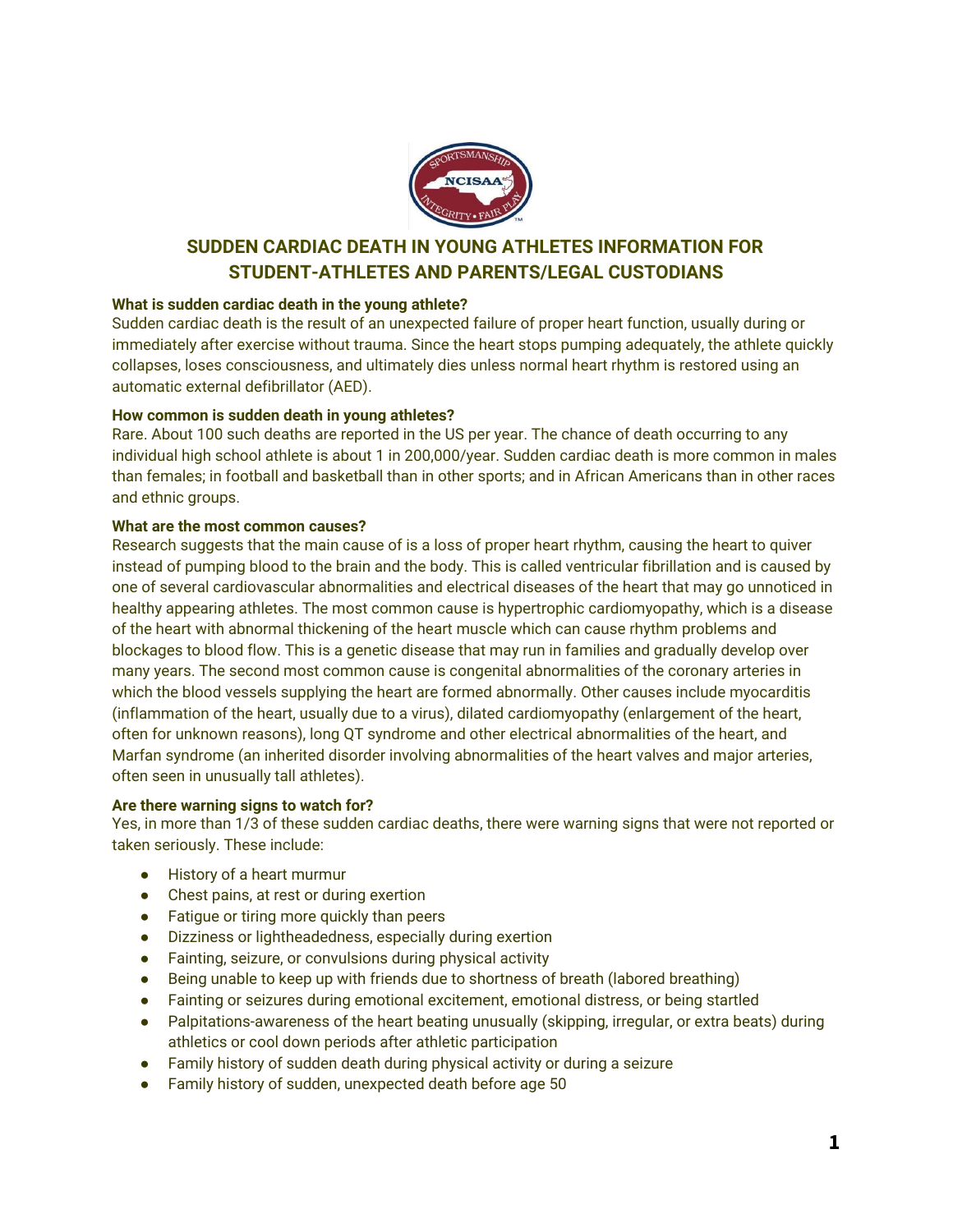● Family history of cardiac or aortic disease under 50 years of age

#### **When should a student athlete see a heart specialist?**

If the primary care provider or school physician has concerns, referral to a pediatric cardiologist is recommended. This specialist will perform a more thorough evaluation, including an electrocardiogram (ECG), which is a graph of the electrical activity of the heart. An echocardiogram (ECHO), which is an ultrasound of the heart to allow for direct visualization of the heart structure may also be done. Other possible tests include a treadmill exercise test and monitor to enable longer recording of heart rhythm. None of the testing is invasive or uncomfortable.

## **Can sudden cardiac death be prevented through proper screening?**

A proper evaluation should find most, but not all, conditions that would cause sudden death in the athlete. That is because some diseases are difficult to uncover and may only develop later in life. Others can develop following a normal screening evaluation, such as an infection of the heart muscle from a virus. That is why screening evaluations and a review of the family health history need to be performed on a yearly basis. With proper screening and evaluation, most cases can be identified and prevented.